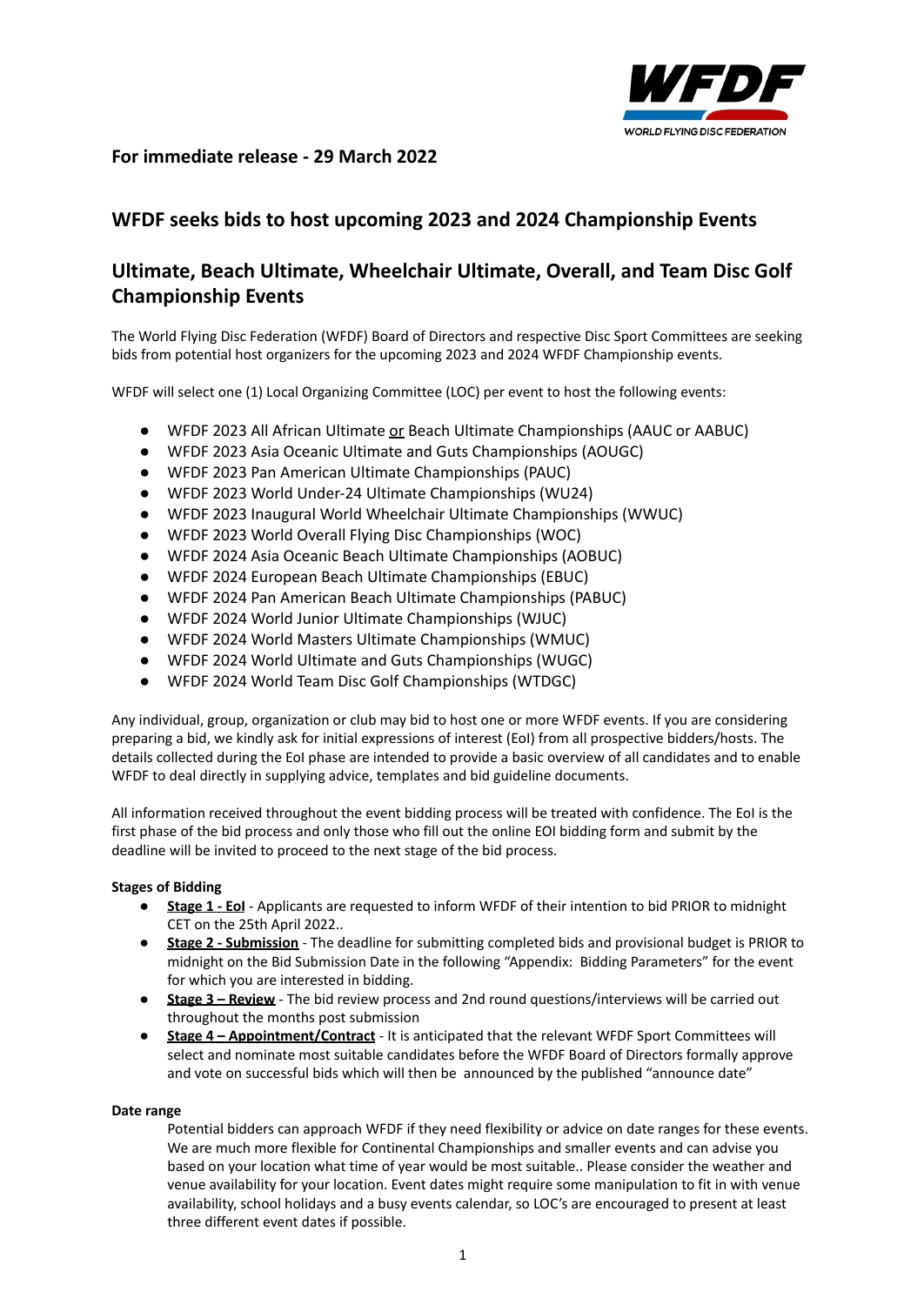

#### **Combined events**

WFDF would consider appointing a venue with a combination of more than one event only to an experienced candidate. Bidding candidates are encouraged to bid for one or more events if you would be interested to host one or the other.

#### **Bid Review**

- Grass and Wheelchair Ultimate event bids will be reviewed by the WFDF Ultimate Events Sub-Committee and by the WFDF Ultimate Committee with a final approval upon their recommendation by the WFDF Board of Directors.
- Beach Ultimate event bids will be reviewed by the WFDF Beach Ultimate Committee and WFDF Events Team with a final approval upon their recommendation by the WFDF Board of Directors.
- Disc Golf event bids will be reviewed by the WFDF Disc Golf Committee and WFDF Events Team with a final approval upon their recommendation by the WFDF Board of Directors.

### **National Federation Endorsement**

All bids must be recognised and endorsed by the National Flying Disc Association of the country where the bid venue is located. WFDF may consider more than one bid per event per country, but only if all such bids are endorsed by WFDF's member National Federation.

#### **Templates & Guidelines**

**Step 1** – Fill out the [Expression](https://forms.gle/hj5ZFDwNaFtQB4qi6) of Interest to host form (EoI) <https://forms.gle/hj5ZFDwNaFtQB4qi6> **Step 2** – Bid submission – all bid and budget templates and bid guidelines will be provided upon receipt of your EoI. (we suggest you fill out the EOI as soon as possible to give you more time with the bid documents)

#### **Tournament information (see table on next page)**

- Required standard **fields** (GRASS ULTIMATE 100m x 37m + 5m buffer zone)
- Required standard **fields** (BEACH ULTIMATE 75m x 25m + 5m buffer zone)
- Required standard **venue** (OVERALL consists of Accuracy, SCF, Distance, Disc Golf, DIscathon, DDC and Freestyle requiring suitable venues for each discipline
- Required Disc Golf Venue at least one full course with 18 baskets (ideally two)
- Expected number of **teams** (given as an estimate only)
- **Divisions** to be contested : Open (O), Women's (W), Mixed (X), Master Open(MO), Master Women's (MW), Master Mixed (MX), Grand Master Open (GMO), Grand Master Women's (GMW), Grand Master Mixed (GMX), Open Under 24 (OU24), Women's Under 24 (WU24), Mixed Under 24 (XU24), Open Under 20 (OU20), Women's Under 20 (WU20), Mixed Under 20 (XU20) – NOTE, at least 6 countries will need to register to make a division viable.
- **Duration** of tournament to be used as a guide for planning purposes

#### **Contact**

If you have any questions about this event or the process of bidding, please contact;

- Ms Karina Woldt WFDF Managing Director, Events & Operations ([karina.woldt@wfdf.](mailto:karina.woldt@wfdf.org)sport)
- Mr Brian Gisel WFDF Vice President (brian.gisel@wfdf.sport)
- Mr Volker Bernardi WFDF Secretary General (volker.bernardi@wfdf.sport)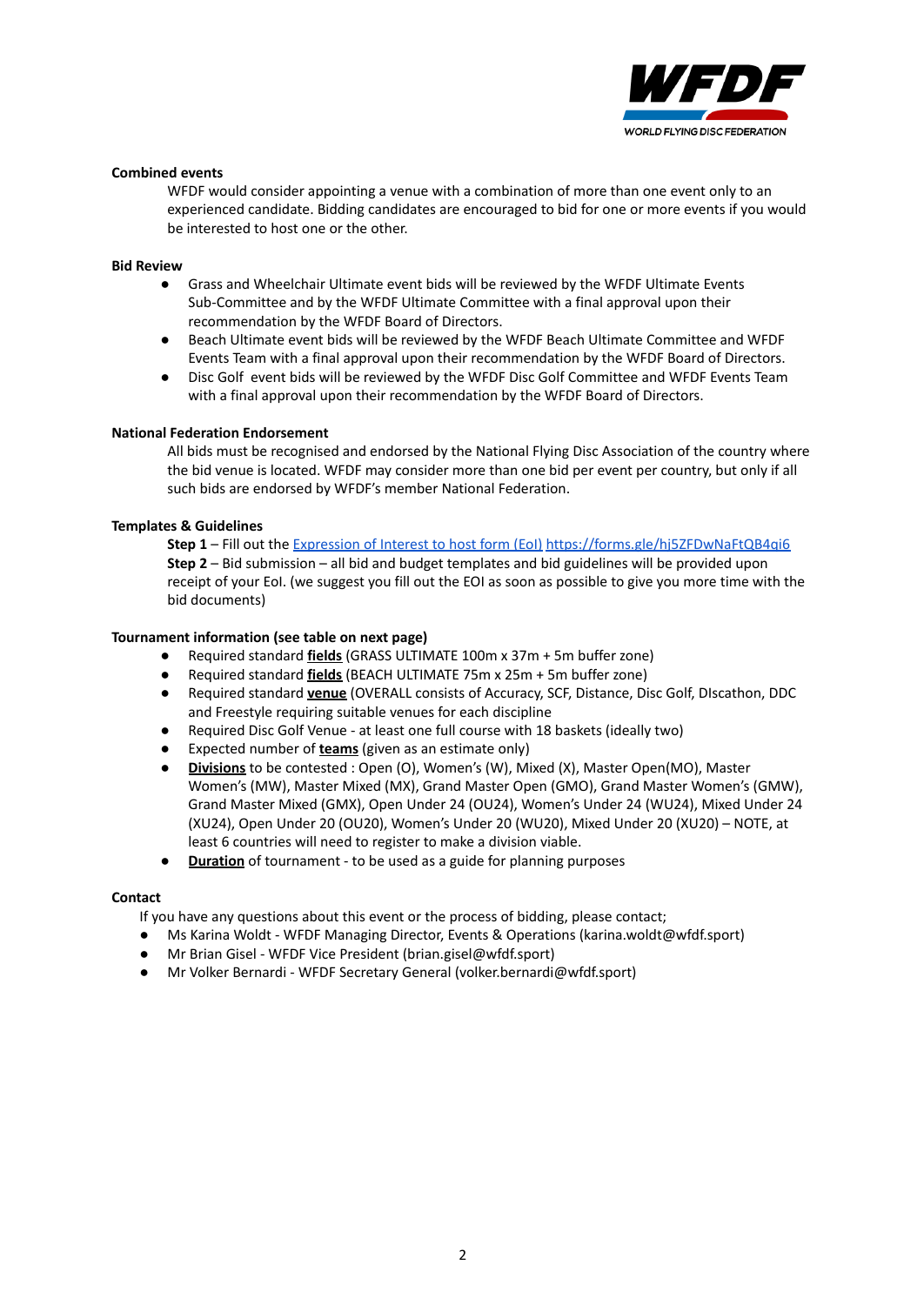

| <b>WFDF</b><br>Championship<br>Event                        | <b>Estimated</b><br><b>Divisions</b>       | <b>Estimated</b><br>Venue/<br><b>Fields</b>                                                                      | <b>Estimated</b><br>teams | <b>Duration</b><br>(days) | <b>Eol Date</b>    | <b>Bid</b><br><b>Submission</b><br>Date | Announce<br>Date |
|-------------------------------------------------------------|--------------------------------------------|------------------------------------------------------------------------------------------------------------------|---------------------------|---------------------------|--------------------|-----------------------------------------|------------------|
| <b>AAUC 2023</b><br>or<br><b>AABUC 2023</b><br>(All Africa) | Χ                                          | 4                                                                                                                | $8 - 12$                  | 3                         | 25th April<br>2022 | 30 May<br>2022                          | 15 July 2022     |
| <b>AOUGC 2023</b><br>(Asia Oceanic<br>Grass)                | 0, W, X<br>Masters/<br>Juniors<br>possible | 11                                                                                                               | 28-36                     | 5                         | 25th April<br>2022 | 30 May<br>2022                          | 15 July 2022     |
| <b>PAUC 2023</b><br>(PanAm Grass)                           | 0, W, X<br>Masters<br>probible             | $14+$                                                                                                            | 40-50                     | 6                         | 25th April<br>2022 | 30 May<br>2022                          | 15 July 2022     |
| <b>WU24 2023</b><br>(Under-24 grass)                        | MU24,<br>WU24,<br><b>XU24</b>              | $16 - 18$                                                                                                        | 36-48                     | 8                         | 25th April<br>2022 | 30 May<br>2022                          | 15 July 2022     |
| <b>WWUC 2023</b><br>(Wheelchair<br>Ultimate)                | O, W. X                                    | $2+$<br>basketball<br>courts                                                                                     | 8                         | $3 - 4$                   | 25th April<br>2022 | 30 May<br>2022                          | 15 July 2022     |
| <b>WOC 2023</b><br>(Overall)                                | Individual                                 | Freestyle<br>hall,<br>Accuracy,<br>Distance,<br>SCF, DDC<br>and<br>Discathon<br>venue and<br>Disc Golf<br>Course | 100 ind.                  | $\overline{7}$            | 25th April<br>2022 | 30 May<br>2022                          | 15 July 2022     |
| <b>AOBUC 2024</b><br>(Asia Oceanic<br>Beach)                | 0, W, X<br>Masters<br>possible             | $10\,$                                                                                                           | 28-36                     | 6                         | 25th April<br>2022 | 30 May<br>2022                          | 15 Aug 2022      |
| <b>EBUC 2024</b><br>(European<br>Beach)                     | 0, W, X<br>Masters<br>possible             | 16                                                                                                               | 65-80                     | 6                         | 25th April<br>2022 | 30 May<br>2022                          | 15 Aug 2022      |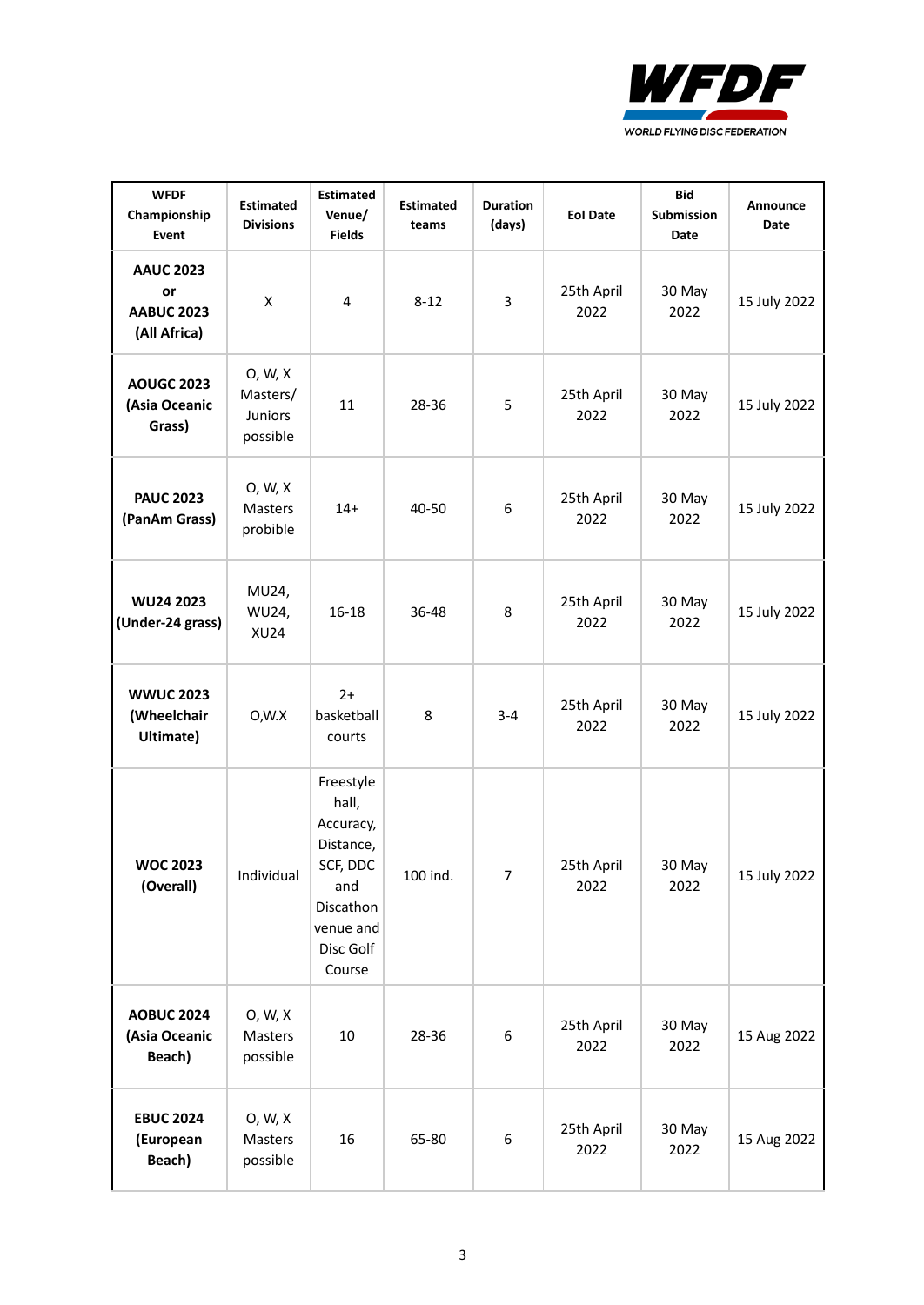

| <b>PABUC 2024</b><br>(PanAm Beach)        | 0, W, X<br><b>Masters</b><br>possible                                 | 6         | 20    | 4            | 25th April<br>2022 | 30 May<br>2022 | 15 Aug 2022 |
|-------------------------------------------|-----------------------------------------------------------------------|-----------|-------|--------------|--------------------|----------------|-------------|
| <b>WJUC 2024</b><br>(Juniors<br>Ultimate) | OU20,<br>WU20,<br><b>XU20</b>                                         | $16 - 18$ | 40-45 | 8            | 25th April<br>2022 | 30 May<br>2022 | 15 Aug 2022 |
| <b>WMUC 2022</b><br>(Masters<br>Ultimate) | MO, MW,<br>MX, with<br>older<br><b>Masters</b><br>divisions<br>likely | $20+$     | 70    | $\mathbf{8}$ | 25th April<br>2022 | 30 May<br>2022 | 15 Aug 2022 |
| <b>WUGC 2024</b><br>(Worlds<br>Ultimate)  | M, W, X                                                               | 40        | 120   | 8            | 25th April<br>2022 | 30 May<br>2022 | 15 Aug 2022 |
| <b>WTDGC 2024</b><br>(Disc Golf)          | Teams of 6                                                            | 2 courses | $24+$ | 4            | 25th April<br>2022 | 30 May<br>2022 | 15 Aug 2022 |